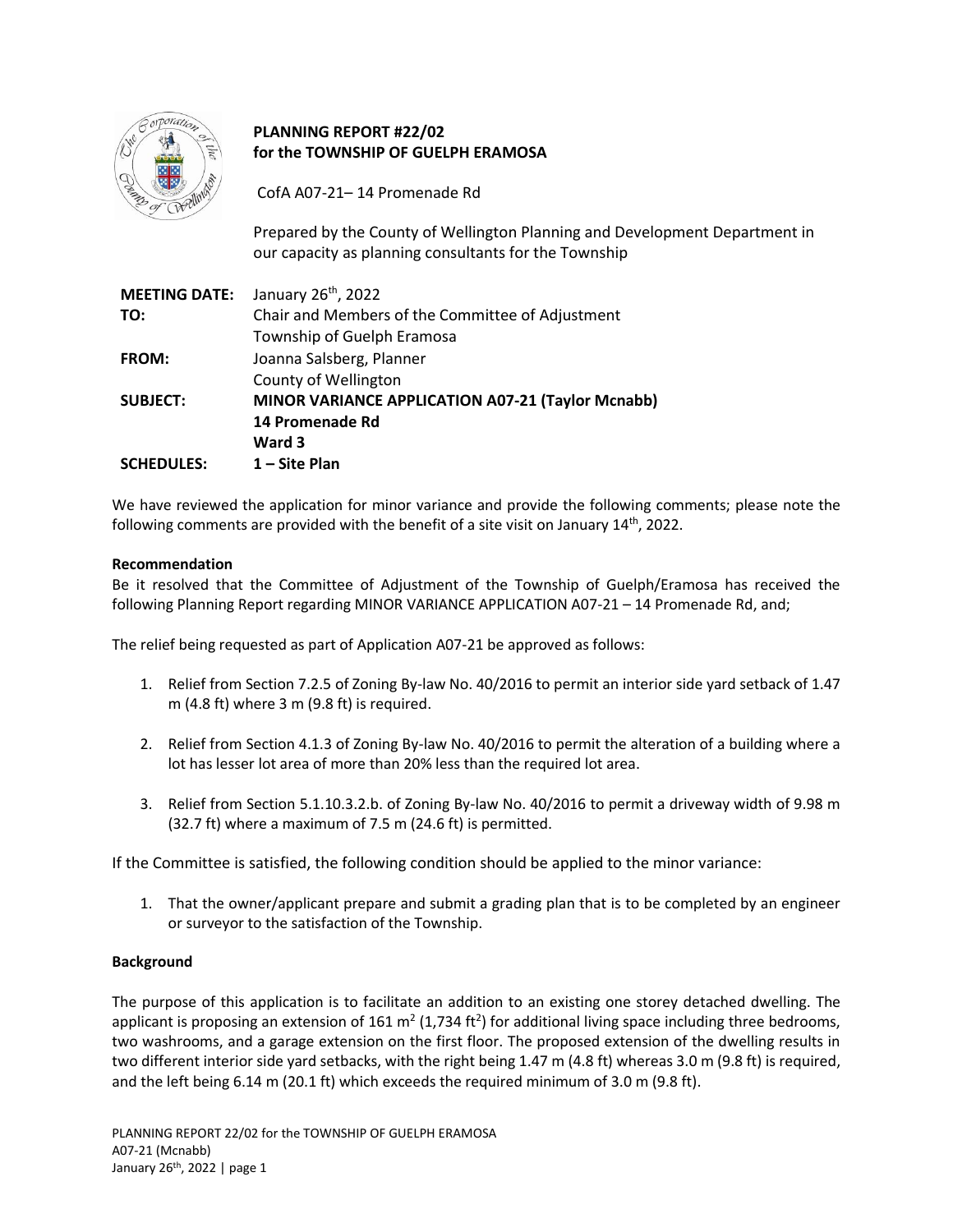The applicants have identified that the subject lands have a lot area of 0.13468 ha (1,346.8 m<sup>2</sup>). Section 4.1.3 permits a lot which has a lot area that is up to 20% smaller than the zone's required minimum lot area to be used and a building or structure to be erected, altered or used on the lot. The minimum required lot area within the Rural Residential (RR) Zone is 0.2 ha (2000 m<sup>2</sup>) for lots existing as of October 19<sup>th</sup>, 1999. The purpose of this variance is to recognize the existing lot size and permit the alteration of the existing detached dwelling.

Upon further review of the application, it was determined that an additional variance is required for the proposed driveway expansion as a maximum width of 7.5 m is permitted and a width of 9.98 m is proposed. This relief was not identified in the public notice.

| <b>Regulation</b>    | <b>By-law</b>  | <b>Required</b>                                                                               | Proposed                | <b>Relief</b>         |
|----------------------|----------------|-----------------------------------------------------------------------------------------------|-------------------------|-----------------------|
|                      | <b>Section</b> |                                                                                               |                         | Requested             |
| Minimum              | 7.2.5          | 3 <sub>m</sub>                                                                                | 1.47 <sub>m</sub>       | $1.53 \text{ m}$      |
| <b>Interior Side</b> |                | (9.8 ft)                                                                                      | (4.8 ft)                | (5.0 ft)              |
| Yard                 |                |                                                                                               |                         |                       |
| Lots Having          | 4.1.3          | Where a lot having a lesser lot area and/or lot                                               | 0.13468 ha              | 0.06532 ha            |
| Less Lot             |                | frontage of not more than 20% less than that                                                  | $(1,346.8 \text{ m}^2)$ | $(653.2 \text{ m}^2)$ |
| Area and/or          |                | required herein, and is held under distinct                                                   |                         |                       |
| Lot Frontage         |                | ownership from abutting lots as shown by a                                                    |                         |                       |
|                      |                | registered conveyance in the records of the                                                   |                         |                       |
|                      |                | Registry or Land Titles Office as of October 19,                                              |                         |                       |
|                      |                | 1999, or where such a lot is created as a result of                                           |                         |                       |
|                      |                | an expropriation such smaller lot may be used                                                 |                         |                       |
|                      |                | and a building or structure may be erected,<br>altered, or used on such smaller lot, provided |                         |                       |
|                      |                | that all other requirements of this By-law are                                                |                         |                       |
|                      |                | complied with.                                                                                |                         |                       |
|                      |                |                                                                                               |                         |                       |
|                      |                | Section 7.2.1 requires the minimum lot area of                                                |                         |                       |
|                      |                | 0.2 ha $(2,000 \text{ m}^2)$ .                                                                |                         |                       |
| Ingress and          |                | 5.1.10.3.2. Driveway width shall be measured                                                  | 9.98 m                  | 2.48 m                |
| Egress to            | 5.1.10.3.2.b   | along the lot line, and the entrance radii shall be                                           | (32.7 ft)               | $(8.1 \text{ ft})$    |
| Parking              |                | in accordance with Township By-laws.                                                          |                         |                       |
| Areas for            |                |                                                                                               |                         |                       |
| Residential          |                | b. A driveway may be a maximum width of 50%                                                   |                         |                       |
| <b>Uses</b>          |                | of the lot width or 7.5 m, whichever is less; and                                             |                         |                       |
|                      |                | shall be located no closer than 0.6 m to the side                                             |                         |                       |
|                      |                | lot line;                                                                                     |                         |                       |

The details of the minor variance application are included in the table below: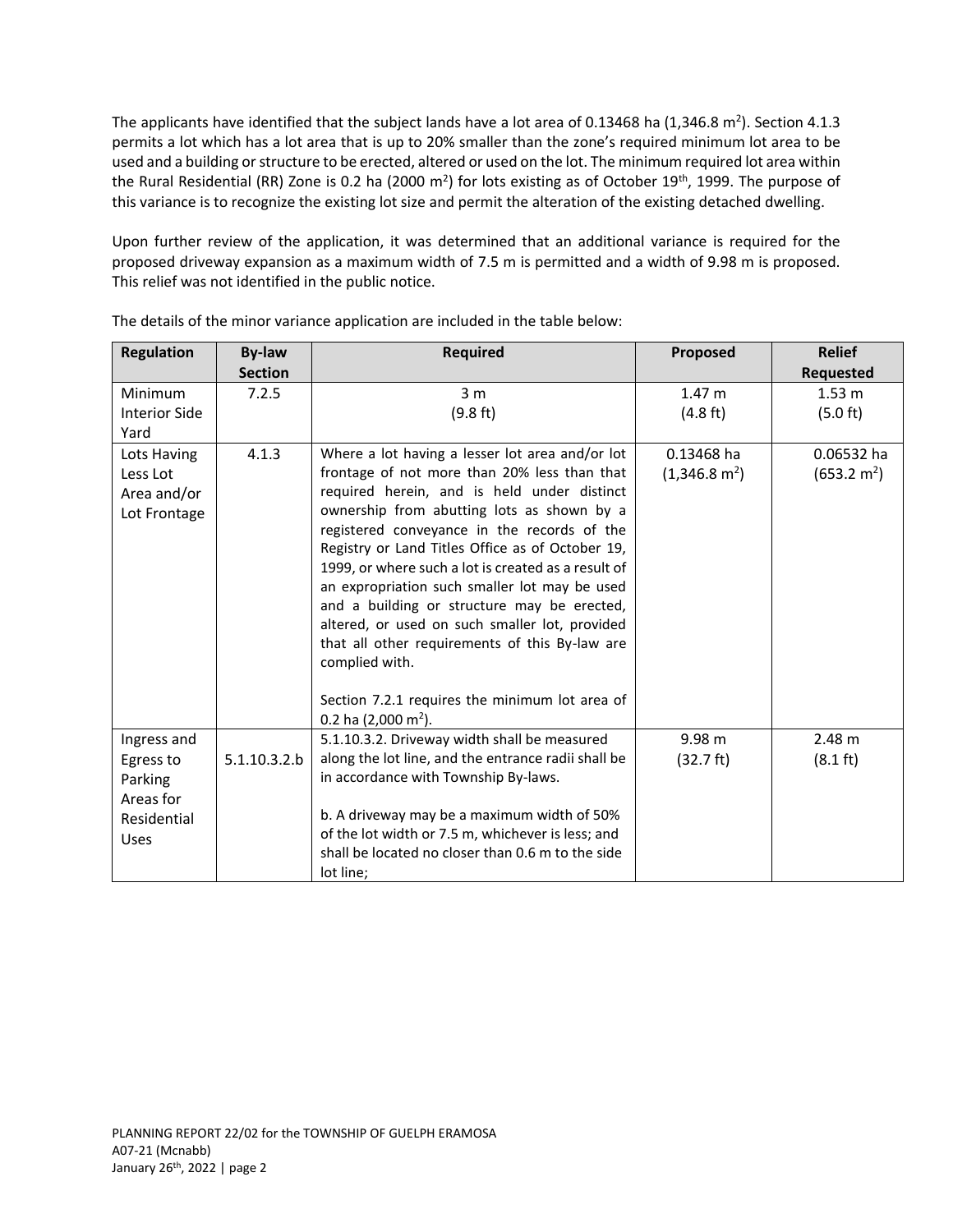# **Figure 1 - Subject property**



Our discussion of this application relative to the four tests under the Planning Act is as follows:

| <b>Four Tests</b>                                 | <b>Discussion:</b>                                                                                                                                                                                                                                                                                                             |
|---------------------------------------------------|--------------------------------------------------------------------------------------------------------------------------------------------------------------------------------------------------------------------------------------------------------------------------------------------------------------------------------|
| That the requested variance is<br>minor in nature | The applicant is requesting to extend an existing one storey single<br>٠<br>detached dwelling through a 161 $m^2$ (1,734 ft <sup>2</sup> ) addition which will<br>include three bedrooms, two washrooms and a garage extension on<br>the first floor.<br>The extension to the existing single detached dwelling will bring the |
|                                                   | building closer to the interior side yard (right) lot line than what is<br>permitted within the zoning by-law.                                                                                                                                                                                                                 |
|                                                   | The extension would result in a right interior side yard setback<br>(right) of 1.47 m (4.82 ft).                                                                                                                                                                                                                               |
|                                                   | The applicant is proposing to alter a building on a lot having a lesser<br>lot area of more than 20% less than required. There is currently a<br>one-storey dwelling existing on the subject property.                                                                                                                         |
|                                                   | The applicant is proposing to extend their existing driveway of 6.48<br>m to a width of 9.98 m, which exceeds the maximum permitted<br>driveway width of 7.5 m.                                                                                                                                                                |
|                                                   | The proposed driveway extension would align with the addition and<br>a new garage bay within said addition. The extension to the dwelling<br>would result in creating a two door garage.                                                                                                                                       |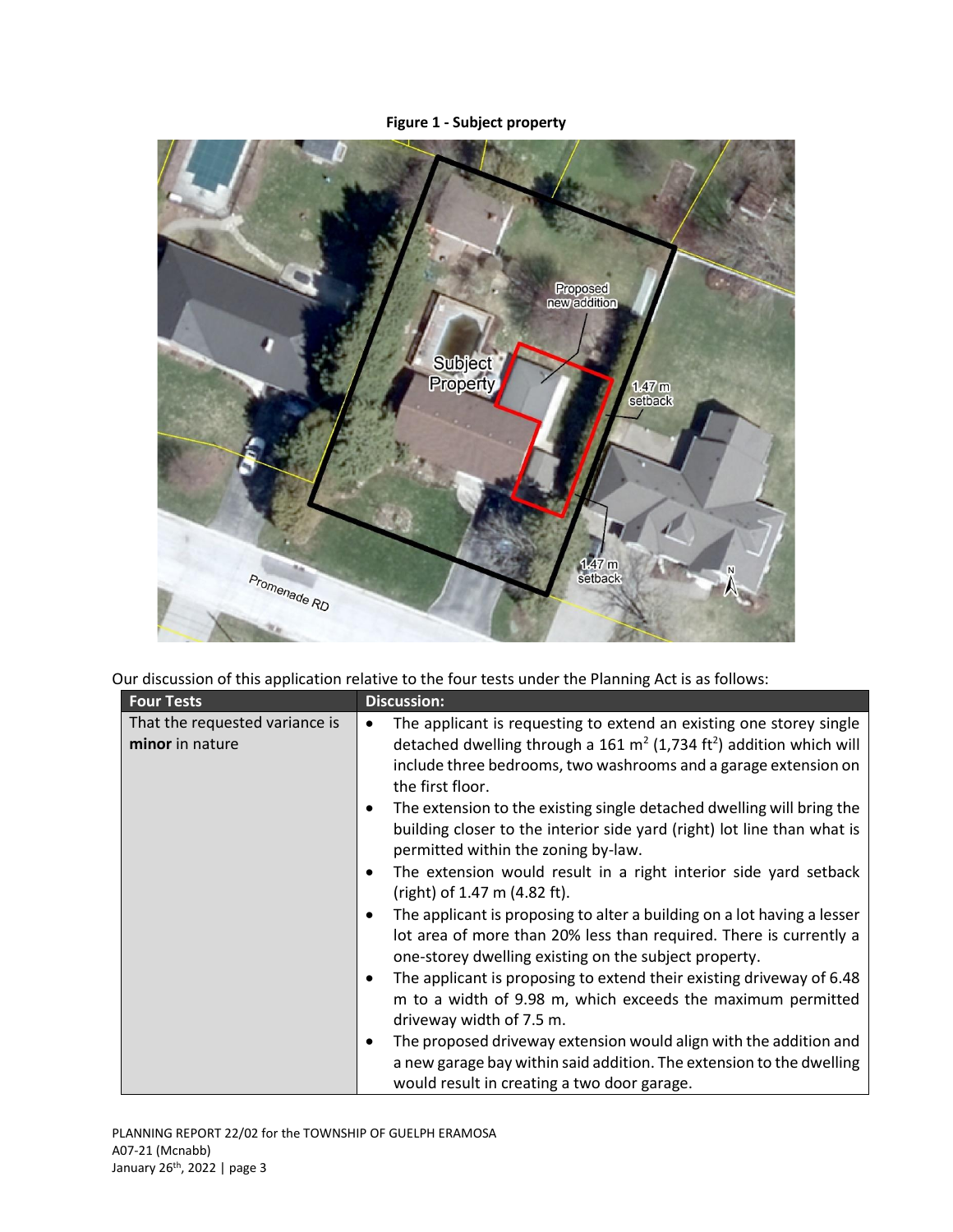| That the intent and purpose of  | The subject lands are zoned Rural Residential (RR) within the Zoning<br>$\bullet$                                                    |  |
|---------------------------------|--------------------------------------------------------------------------------------------------------------------------------------|--|
| the Zoning By-law is            | By-law and are situated within the Hamlet of Promenade Park.                                                                         |  |
| maintained                      | A detached dwelling is a permitted use within this zone.<br>$\bullet$                                                                |  |
|                                 | A minimum interior side yard setback of 3.0 m is required within the<br>$\bullet$                                                    |  |
|                                 | RR Zone. This application proposes a 1.47 m interior side yard                                                                       |  |
|                                 | setback (right). The existing house interior side yard setback is                                                                    |  |
|                                 | exceeded.                                                                                                                            |  |
|                                 | The intent of an interior side yard setback is to allow for<br>$\bullet$                                                             |  |
|                                 | unencumbered movement between the front yard and rear yard of<br>the property, and to allow for access and maintenance of the entire |  |
|                                 | parcel. Interior side yard setbacks also ensure that drainage can be                                                                 |  |
|                                 | addressed on the subject property and to create a sense of                                                                           |  |
|                                 | consistency within the surrounding neighbourhood.                                                                                    |  |
|                                 | Section 7.2.1 requires the minimum lot area of existing lots as of<br>$\bullet$                                                      |  |
|                                 | October 19, 1999, to have a minimum lot area of 0.2 ha (2,000                                                                        |  |
|                                 | $m2$ ). Township staff have confirmed the lot was in existence in                                                                    |  |
|                                 | advance of October 19, 1999. In addition, Section 4.1.3 allows lots                                                                  |  |
|                                 | having 20% less of the required minimum lot size.                                                                                    |  |
|                                 | The existing lot area of the subject property is 0.13468 ha (1,346.8)<br>$\bullet$                                                   |  |
|                                 | $\text{m}^2$ ) and the proposed application seeks to recognize the subject                                                           |  |
|                                 | property's existing lot area in order to allow the addition.<br>The by-law permits a driveway width to a maximum width of 50%        |  |
|                                 | of the lot width or 7.5 m, whichever is less; and shall be located no                                                                |  |
|                                 | closer than 0.6 m to the side lot line.                                                                                              |  |
|                                 | 50% of the width of the property substantially exceeds the 7.5 m                                                                     |  |
|                                 | driveway width, therefore the maximum permitted width of the                                                                         |  |
|                                 | driveway is 7.5 m.                                                                                                                   |  |
|                                 | The applicant is proposing a width of 9.98 m which exceeds the<br>$\bullet$                                                          |  |
|                                 | maximum permitted width by 2.48. Although a substantial                                                                              |  |
|                                 | increase, it is identified that this will result in driveway access to a                                                             |  |
|                                 | two bay garage. It was also noted that there are several dwellings                                                                   |  |
|                                 | within the area that have two car garages.                                                                                           |  |
|                                 | The proposed driveway will maintain a setback of 1.47 m to the<br>side lot line, and will align with the setback of the proposed     |  |
|                                 | addition.                                                                                                                            |  |
|                                 | The purpose of a maximum driveway width is to maximize<br>$\bullet$                                                                  |  |
|                                 | landscape areas of a property, control parking areas, limit                                                                          |  |
|                                 | impermeable surfaces to allow for adequate drainage, and provide                                                                     |  |
|                                 | consistency within the neighbourhood.                                                                                                |  |
|                                 |                                                                                                                                      |  |
| That the general intent and     | The subject property is designated as Hamlet Area within the<br>$\bullet$                                                            |  |
| purpose of the Official Plan is | County of Wellington Official Plan and is situated within the Hamlet                                                                 |  |
| maintained                      | of Promenade Park.                                                                                                                   |  |
|                                 | The primary residential use within Hamlets is directed to be low<br>$\bullet$<br>density single detached units.                      |  |
|                                 |                                                                                                                                      |  |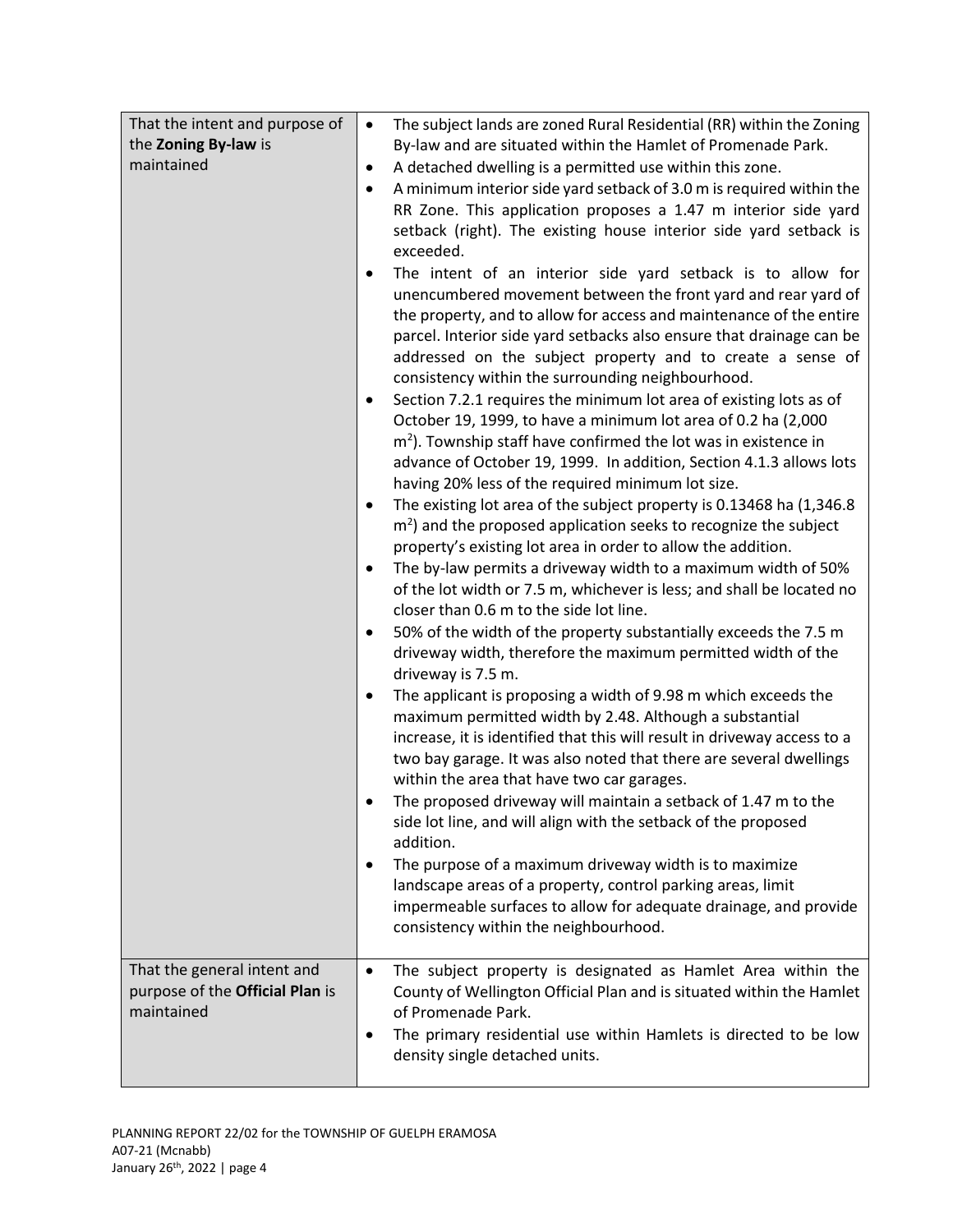| That the variance is desirable<br>for the appropriate<br>development and use of the<br>land, building or structure | The subject property is bounded by residential uses on all sides.<br>٠<br>The subject lands have been in existence for a substantial amount<br>of time and the existing lot area, albeit smaller than permitted<br>within the by-law, is similar in size to abutting lots.<br>There are some varying interior side yard setbacks within the |
|--------------------------------------------------------------------------------------------------------------------|---------------------------------------------------------------------------------------------------------------------------------------------------------------------------------------------------------------------------------------------------------------------------------------------------------------------------------------------|
|                                                                                                                    | surrounding neighbourhood, although most properties with varying<br>interior yard setbacks have one smaller setback and maintain one<br>larger setback for access to the rear yard. The subject lands are<br>proposing an interior side yard setback (left) of 6.14 m to provide<br>access to the rear yard.                                |
|                                                                                                                    | The proposed reduction in the interior side yard will still maintain a<br>sufficient setback for access.<br>The driveway width within the neighbourhood is generally<br>consistent, as there are several properties with wider driveways and<br>two bay garages.                                                                            |
|                                                                                                                    | The Township should consider comments received from the Public<br>Works Department and Building Department regarding any<br>concerns with servicing, grading or drainage.                                                                                                                                                                   |

## **Agency Comments**

- **Building Department**: That a grading plan completed by an engineer or surveyor for the proposed addition. The interior side yard setback is being reduced from the required 10 feet to less than 5 feet. Must ensure that the adjacent neighbour is not being affected by the grading because of the reduced setback and proposed addition.
- **GRCA:** The application is not regulated by the Grand River Conservation Authority under Ontario Regulation 150/06. As such, they are not providing comments.
- **Public Works:** The proposed site plan indicates an expanding driveway within the right of way which will require an entrance permit. The proposed driveway width will also require a variance as it exceeds the maximum permissible under the zoning by-law. No comments or concerns regarding the reduced setback.
- **Fire Department:** No comments received.
- **Wellington Source Water Protection:** Since this property is located in a vulnerable area (wellhead protection area, issues contributing area, intake protection zone etc.), but the activity(ies), as indicated, would not create a significant drinking water threat, the application can be screened out and it does not require a Section 59 notice under the *Clean Water Act*.

## **Planning Comment**

As identified in the background section an additional relief was identified by staff after the issuance of the public notice. Section 5.1.10.3.2.b of the By-law requires that a driveway may be a maximum of 50% of the lot width or 7.5 m, whichever is less. The proposed expanded driveway would have a width of 9.98 m. This is a substantial increase in width; however, the width is to provide driveway access to a proposed  $2<sup>nd</sup>$  bay garage within the proposed addition. The Committee should be satisfied that this request is minor and that there will be no offsite drainage impacts to abutting properties based on the increase of impervious surface.

The proposed expansion will require adequate servicing. The Chief Building Official confirmed that servicing will be required to be reviewed as part of the Building Permit application.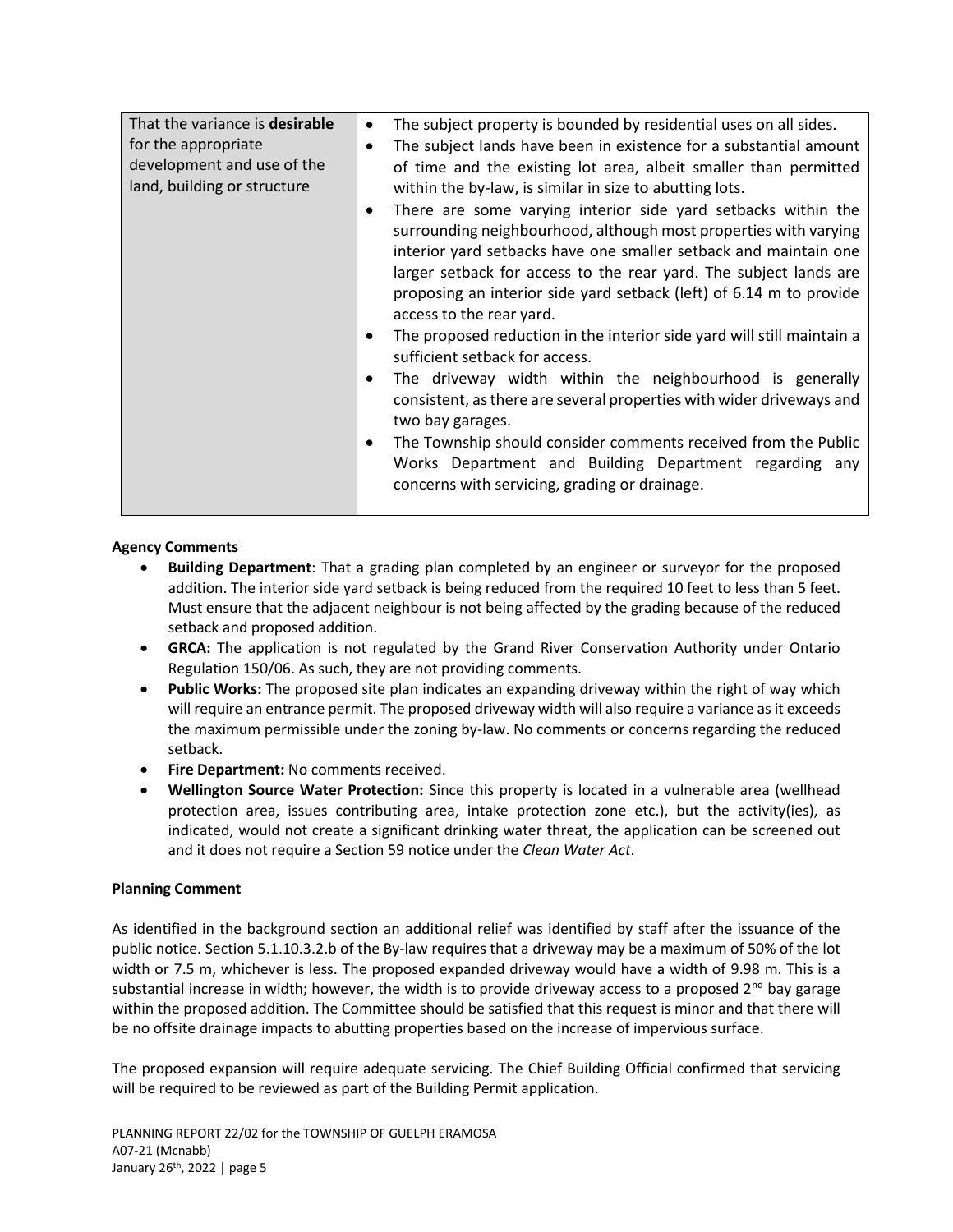### **Conclusion**

The minor variance application would maintain the general intent and purpose of the Official Plan and Zoning By-law, and is desirable and appropriate for the development of the subject property. Planning Staff have no concerns with this application, provided the recommended conditions are implemented.

### Respectfully submitted

County of Wellington Planning and Development Department

Jav

\_\_\_\_\_\_\_\_\_\_\_\_\_\_\_\_\_\_\_\_\_\_\_\_\_\_\_\_\_\_ Joanna Salsberg, B.A., M.PL., Planner

Reviewed by Township of Guelph Eramosa CAO

\_\_\_\_\_\_\_\_\_\_\_\_\_\_\_\_\_\_\_\_\_\_\_\_\_\_\_\_

Ian Roger, P.Eng. CAO